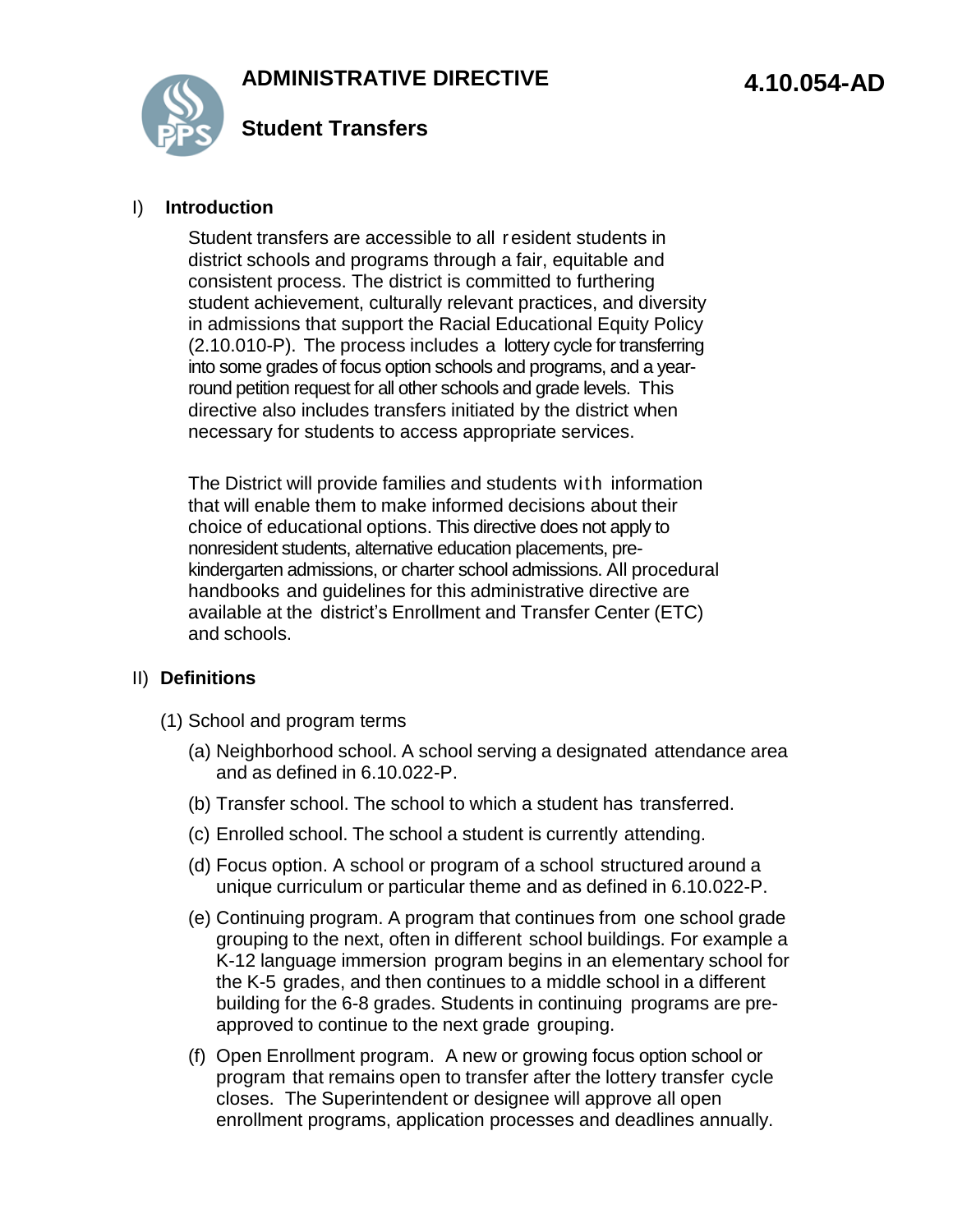# **ADMINISTRATIVE DIRECTIVE**



## **Student Transfers**

- (g) School grade grouping. Refers to different school levels: elementary, middle and high school. Elementary schools may begin at PK or K and end at 5<sup>th</sup> grade or 8<sup>th</sup> grade. Middle schools contain grades 6-8, and high schools are grades 9-12.
- (h) Direct Certification. A process conducted by states and by local educational agencies to certify eligible children for free meals without the need for household applications.
- (i) Non-binary. A term that refers to people who identify outside of or beyond the gender binary of man and woman.
- (2) Student and family terms.
	- (a) Siblings. Children with the same parent or supervising adult living together at the same address.
	- (b) Co-enrolled siblings. Siblings who will be enrolled in the same school at the same time. For students applying to focus option programs at schools with multiple programs, co-enrolled sibling status will be assigned at the program, not school, level.
	- (c) Linked siblings. Siblings applying for transfer to the same school and same grade for the same school year. Such siblings may be linked under one student/family number in the lottery so that families have the same outcome for their children who are requesting a transfer.
	- (d) Supervising adult. An adult in a parental relationship as defined in 4.10.047-AD. Supervisory adult status is confirmed by the ETC.
	- (e) Articulating students. Students transitioning from one school grade grouping to the next. For example, fifth graders in elementary school preparing for sixth grade in middle school; eighth graders in middle school preparing for ninth grade in high school.
	- (f) Transfer student. A district student attending a school other than his/her neighborhood school.
	- (g) Resident student. A student who is a resident of the Portland Public School District.
- (3) Admission and transfer terms.
	- (a) Transfer. A formal request by a resident family for a student to attend a school or program other than his/her neighborhood school or to return to his/her neighborhood school from a transfer school. Lottery transfer requests must be submitted by the annual transfer deadline to be considered. Petition transfer requests may be submitted at any time. Transfers are approved to the highest grade of the school where the student transfers.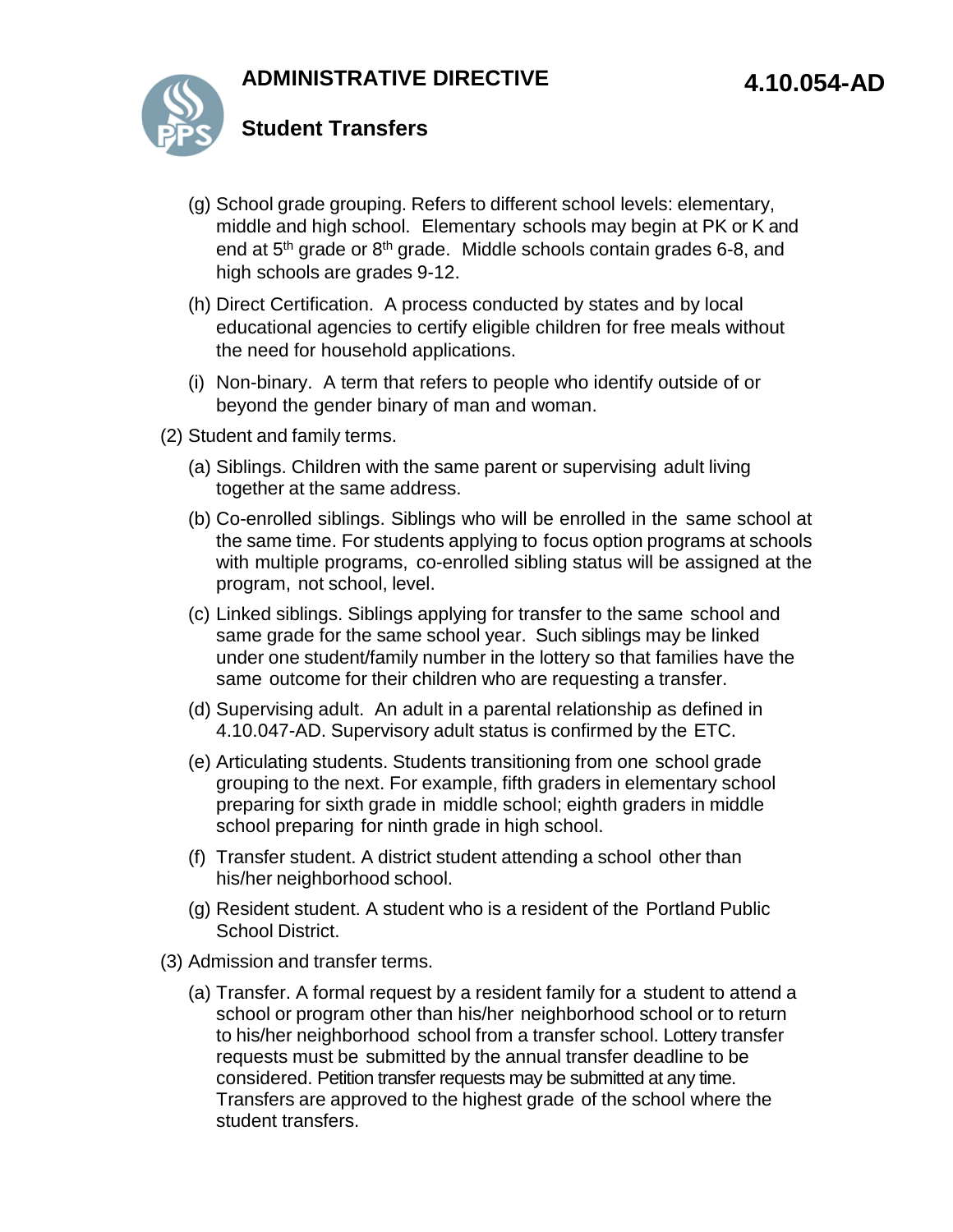

- (b) Lottery transfer cycle. The period of time in which families may request a student transfer to a focus-option school or program for the following school year by submitting a Focus Option Lottery Application.
- (c) Lottery. A centralized computer software based system that determines student assignment and generates wait lists. The lottery process includes admission preferences and equity and diversity factors aimed at eliminating barriers to educational attainment and improving student achievement, as provided in Policy 4.10.051-P Student Enrollment and Transfers.
- (d) Petition transfer. A request by the student/family to transfer to a neighborhood school. Petitions are also used to request transfer to focus option grade levels not available during the lottery cycle and all focus option grade levels after the lottery transfer cycle has closed. Petition transfers are considered for students and families only if there are extraordinary circumstances.
- (e) Extraordinary circumstances. The basis for granting or denying petition transfers. They include urgent family situations or situations that pose imminent health, safety or serious educational concerns for the student. A list of typical reasons for petition transfer requests is available on the ETC website.
- (f) Weighted factors. Factors included in the lottery to ensure that all schools reflect the diversity of the district. Changes to weighted factors require school board approval.

### III) **Student Transfer Admissions**

- (1) All resident families have the right to request a student transfer to a school or program other than their own designated neighborhood school.
	- (a) Students on transfer wishing to return to their neighborhood school must submit a petition transfer request. Requests received during the lottery transfer cycle will be granted for the following school year. Requests received at other times require a verified reason and space availability for approval.
- (2) The deadline for open enrollment at new or growing focus option schools or programs may be later than the standard Focus Option Lottery deadline.
- (3) Length of transfer. Transfer students may remain in a school or program to the highest grade of the school or program. Upon completion of the highest grade of the school or program, students are enrolled in their neighborhood feeder pattern school unless they apply for and are granted a transfer to a different school or program.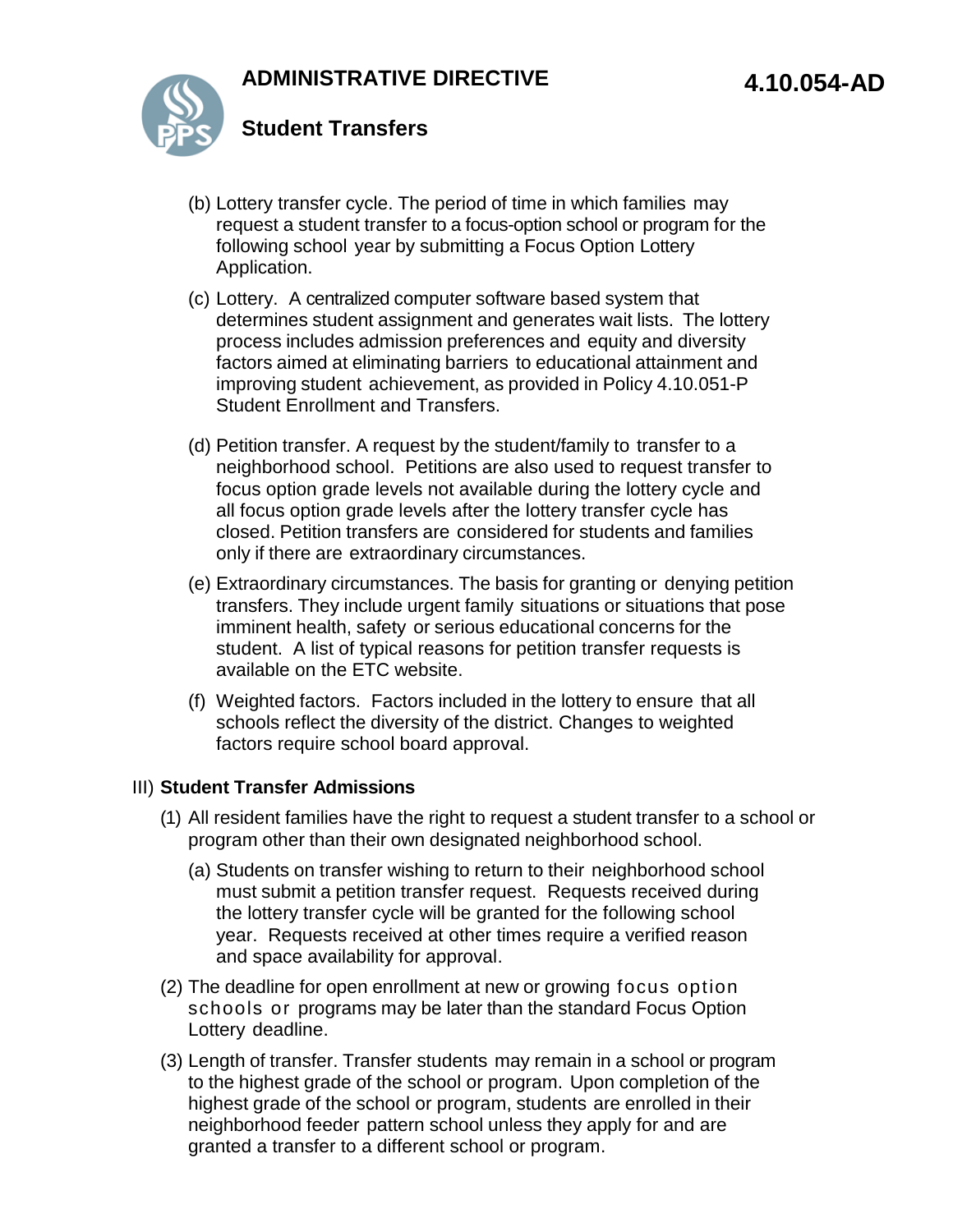

- (a) Exception: Students enrolled in a program that continues from elementary to middle school and/or middle school to high school are pre-approved to continue without submission of a School Choice Application.
- (4) Alternative Education Options. If a transfer student leaves a school to enroll in an alternative school, they may return to the transfer school during the same school year. This applies to an expelled student who was placed in an alternative program for the period of expulsion.
- (5) Break in Attendance. If a student stops attending a school or is dropped for non-attendance after ten consecutive days (OAR 581-023-0006(4)(b)) during the school year without enrolling in another school or program, the student may return to the transfer school during that school year. However, if the student does not return to the transfer school during that school year, the transfer is no longer valid for the subsequent years and the student must return to the neighborhood school or request a new transfer. If the student completes a school year but does not return during the first ten days of the subsequent school year, the transfer is no longer valid and the student must return to the neighborhood school or request a petition transfer.
- (6) District-Initiated Transfers
	- (a) Special education. In order to meet the educational needs of students with disabilities, those students may be assigned to specialized program services outside of their neighborhood school.
		- (i) Students with disabilities who receive services outside of their neighborhood school due to a district-initiated transfer and no longer need those services will be allowed to remain at the transfer school through the highest grade.
	- (b) Students in special education and students eligible under Section 504 of the Rehabilitation Act of 1973 may request a transfer to another school in the District. In order to be approved, the requested transfer must meet both of the following criteria:
		- (i) The requested transfer must meet District guidelines for student transfers including the lottery process, as described in this administrative directive; and
		- (ii) The requested transfer must not deny the student a free appropriate public education (FAPE)
	- (c) Placement by English as a Second Language (ESL) Department. Students who qualify for ESL services may be placed in schools outside of their neighborhood attendance areas.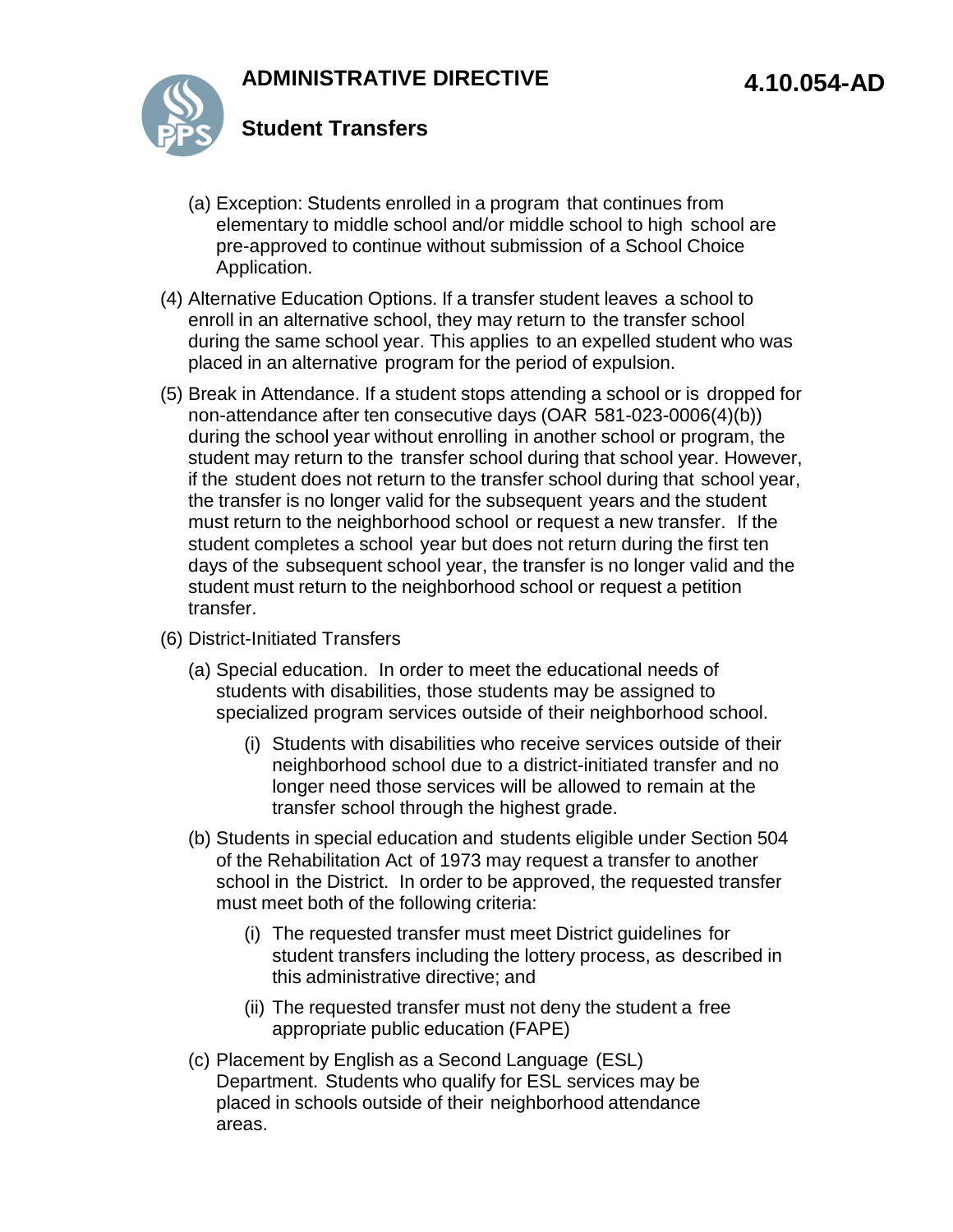# **ADMINISTRATIVE DIRECTIVE**



## **Student Transfers**

- (i) Students requiring ESL services may be offered placement in a school other than their neighborhood school by the ESL Department, based on student's needs and service availability at the neighborhood school.
- (ii) Students no longer requiring language services outside of their neighborhood school will be allowed to remain at the transfer school through the highest grade.

### IV) **Focus Option Lottery**

- (1) Lottery Application. The ETC shall develop a lottery application for focus option school and program admissions that will be widely available to schools and families during the lottery transfer cycle.
	- (a) The Focus Option Lottery Application shall include space for families to provide the following:
		- (i) Student and family information
		- (ii) Sibling information
		- (iii) Up to three school or program choices
		- (iv)The application will also include a brief explanation of the required school-year commitment and the deadline.
	- (b) All students requesting a transfer to a focus option are required to submit a Focus Option Lottery Application by the deadline to be considered in the lottery. The deadline shall be posted on the district's web site and widely publicized in other district communications.
	- (c) Students enrolled in continuing programs such as language immersion programs who wish to continue to the next school grade grouping (middle or high school) of the program are not required to submit a Focus Option Lottery Application.
- (2) Admission requirements for focus options. Focus option schools and programs may have admission requirements for lottery applications, so long as the requirements are the same for all applicants.
	- (a) Requirements may include attendance at informational meetings, completion of statements of understandings or student essays and/or submission of school registration packets within a set timeframe after lottery results have been announced.
	- (b) Information about admission requirements will be available at schools and on the district website. Any focus option with admission requirements must provide multiple opportunities for families to complete the requirements.
	- (c) Families who do not meet requirements will forfeit approval to their requested focus option.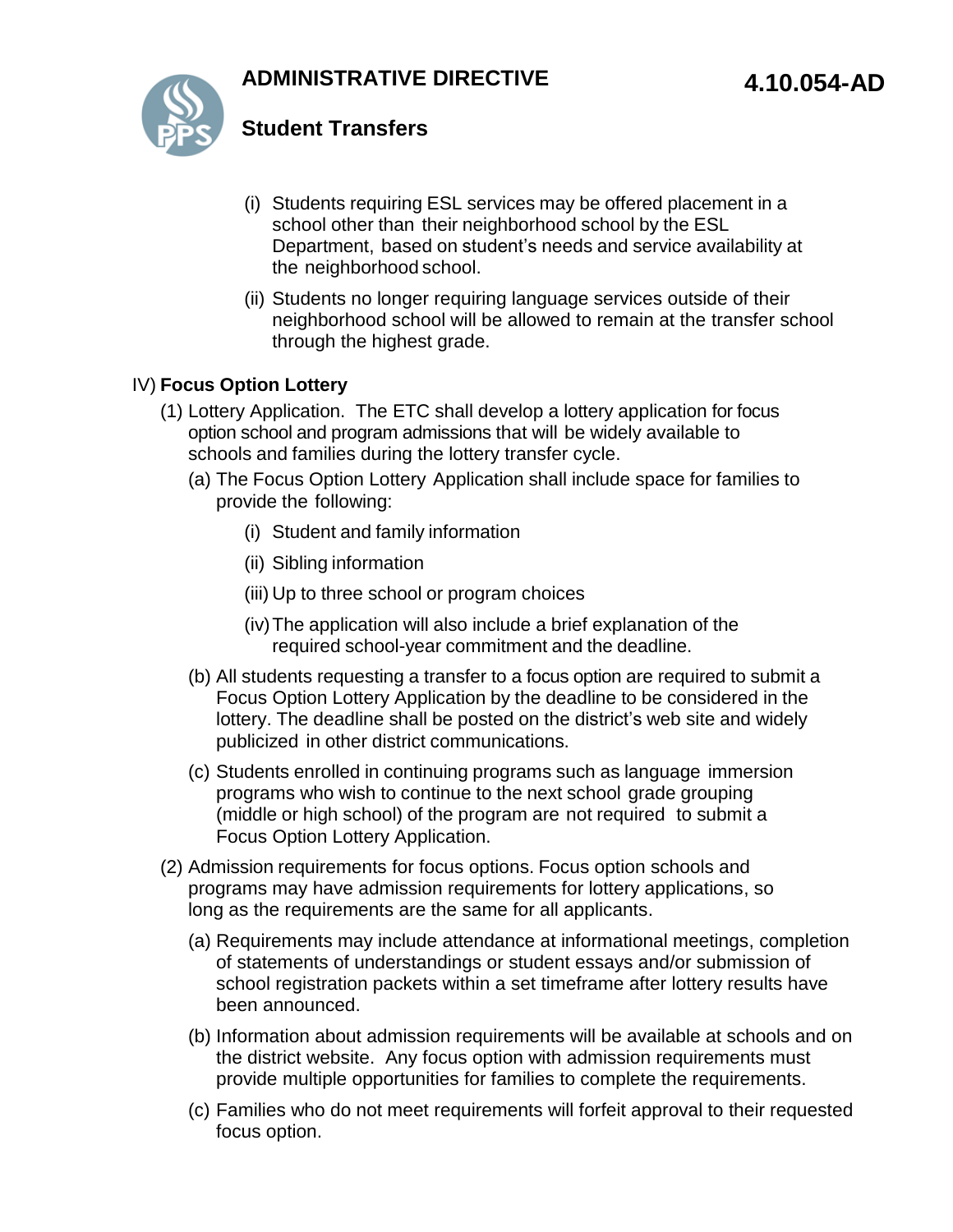

### V) **Lottery Administration for Student Transfer Requests**

- (1) When transfer requests exceed available spaces for focus options, the centralized lottery determines student assignment and generates wait lists. The ETC conducts all lotteries and notifies families of the results.
- (2) Lottery Information. A detailed description of all lottery preferences and weights will be available on the district's website during the transfer cycle.
- (3) Preferences. The lottery allows for preferences in the following order:
	- (a) Students continuing from their previous school grade grouping if required by the focus option plan of operations.
	- (b) Students required by state or federal law or other District policy to receive priority.
	- (c) A student whose sibling is enrolled at the same time in the student's first choice focus option.
	- (d) Students who qualify to receive free and reduced-price meals or attend a Head Start Pre-kindergarten program, in a proportion corresponding to a district-wide average. The preference will occur at focus options where the rate of enrolled students in the school who qualify for free and reduced-price meals through direct certification is lower than the district-wide average.
	- (e) Resident students who have submitted an on-time lottery transfer request.
- (4) Weighted factors. A weighted factor for gender is included in the focus option lottery. Gender balance is measured by a school's current percentage of boys and girls with the District's overall percentage. Students who improve the gender balance at their school and non-binary students are weighted in the lottery.
- (5) Linked siblings. Siblings applying for transfer to the same school and same grade for the same school year may link their names under one student/family number in the lottery.
- (6) Early Entry. Families requesting early entry into Kindergarten or first grade must follow all of the procedures outlined in the application process on the Talented and Gifted webpage. Kindergarten early entry applicants are eligible to apply for lottery transfer if they complete a cognitive evaluation before the close of the lottery application period. If a kindergarten applicant is found non-eligible for early entry, the lottery application will be withdrawn. First grade early entry applicants must apply for kindergarten in the lottery. If the child is approved through the lottery, s/he will enter kindergarten at the requested school and once enrolled, will contact the Talented and Gifted Office to begin the early entry process into first grade.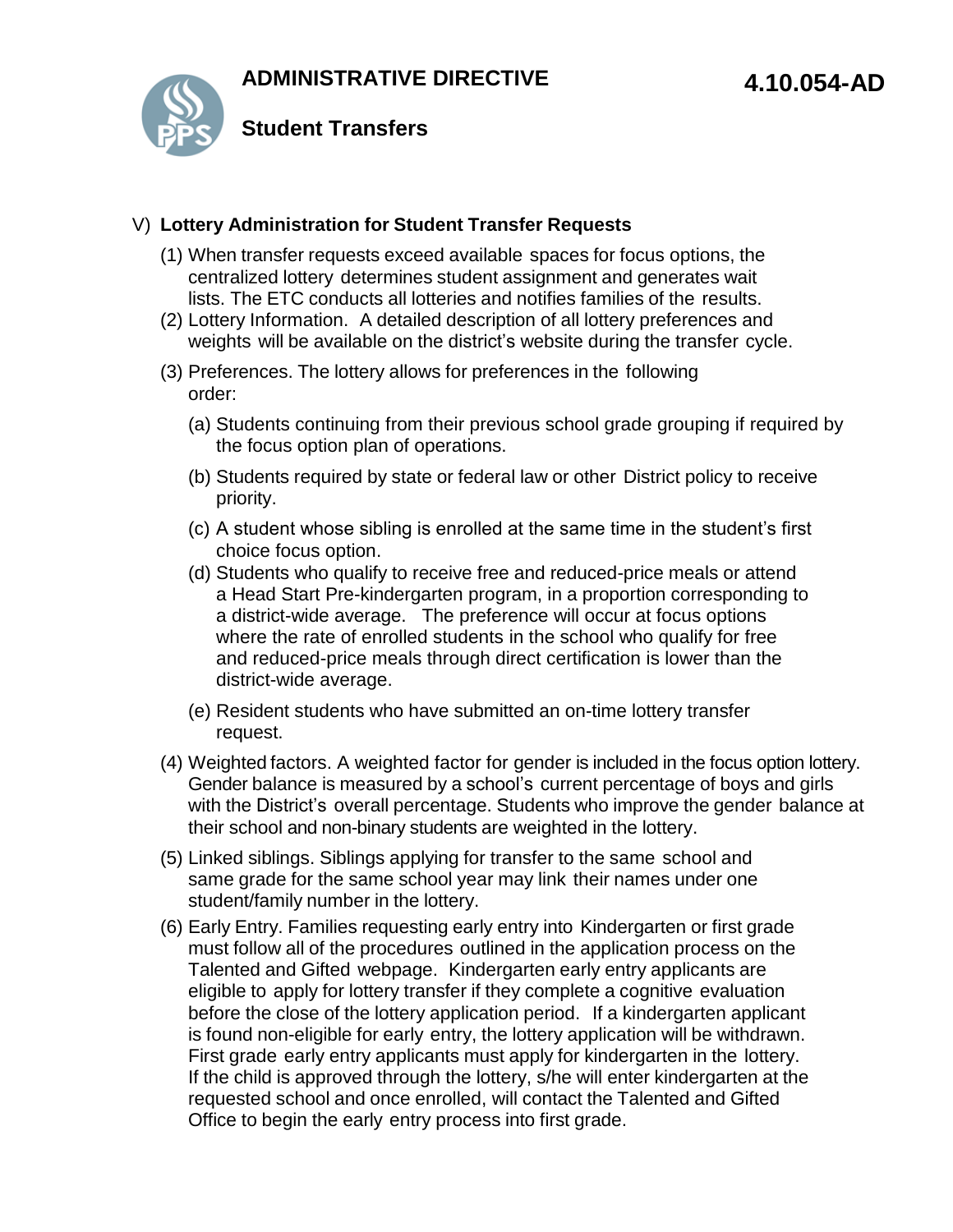

- (7) Language Immersion Program Openings. A proportion of available spaces may be allocated for native language speakers and/or for students living in the neighborhood of the school in which the program is located or the regional high school serving the program.
- (8) Notification of lottery results. The ETC will send families a letter with the results of the lottery. Families must then contact the approved transfer school for enrollment information.
	- (a) Parents may withdraw their transfer request by contacting the ETC within ten calendar days of receiving their notice. After withdrawing a transfer request, students are assigned to their currently enrolled school or neighborhood school if the student is articulating to the next grade grouping.

### VI) **Wait List Management for Student Transfer Requests**

- (1) The centralized lottery also generates the wait list for each focus option school and program that has more applicants than spaces. The wait list is based on the same weighted factors and preferences as the lottery. Outside of the lottery, students who petition may be placed on wait lists if the ETC has verified that they have a valid reason for transfer, but there is currently no grade-appropriate space available at the requested school.
- (2) The wait list generated by the lottery shall be limited to a designated number of transfer students. The number of students allowed on any given wait list is determined by the ETC and school principal using a standard formula. As a result, a student might not be drawn from the wait list for any school he or she requested. In that case, the student is assigned to his or her neighborhood school (if articulating to the next grade grouping) or currently enrolled school.
- (3) The ETC manages and maintains all wait lists for schools and programs.
	- (a) Wait lists remain active until the  $20<sup>th</sup>$  day of school.
		- (i) Students are expected to attend their assigned school while remaining on a wait list.
		- (ii) Students may keep an approved choice and stay on the wait list of a higher choice until the wait list expires.
		- (iii) Should an opening become available beyond the 20<sup>th</sup> school day, school and program administrators will be consulted to determine whether the space should be filled at that time or held for the following transfer cycle. If the space is to be filled at the time, families will be contacted in the order last provided by the expired wait list.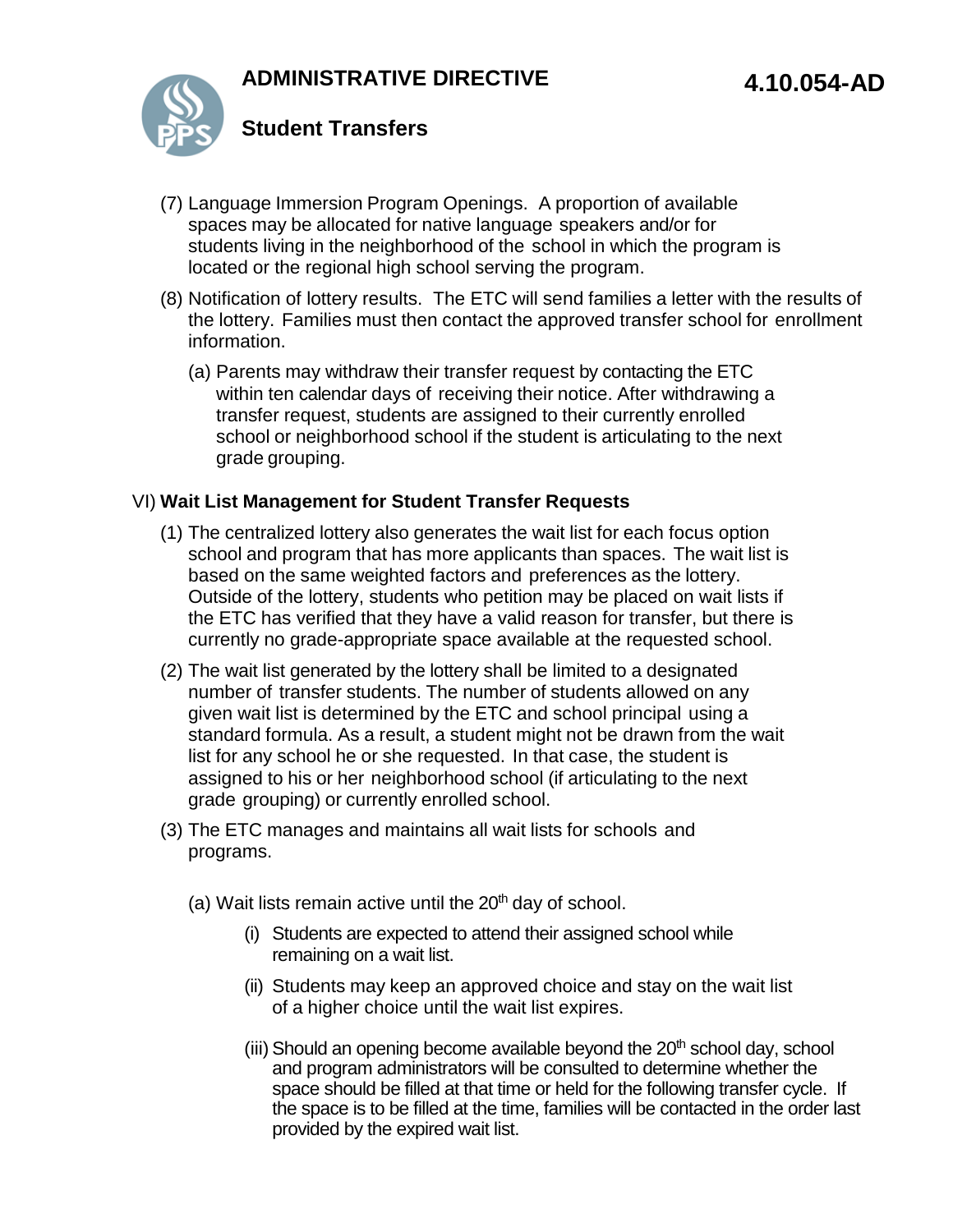

(4) Immersion programs may prioritize applicants who are English-Language Learners when filling openings that occur during the school year.

### VII) **Petition Transfers**

A petition transfer is a request to transfer to a school other than a student's neighborhood or currently enrolled school based on extraordinary circumstances.

- (1) Process for Filing a Petition Transfer
	- (a) Before a Petition Transfer Form is filed by the family, the family and school staff should discuss ways to resolve the concerns and help the student and the family recommit to the enrolled school.
	- (b) When a family requests a transfer for health reasons, safety reasons or an urgent family situation the ETC will expedite the process.
	- (c) Students and their families initiate a petition transfer.
	- (d) Petition Transfer Forms are available on-line, in schools and in the ETC.
	- (e) The ETC will make available information to assist families in completing petition transfer requests, including a list of frequent reasons for transfer and a scale used to evaluate petition reasons.

f) ETC staff will seek input from the principal and/or other staff at the student's assigned school before deciding whether a family has presented a valid reason for transfer.

- (f) g) Reassignment. Reassignment determines the school to which a student is assigned after being granted a petition transfer. The Petition Transfer Form includes a section which asks for information to enable the ETC to consider schools for reassignment based on the family's transportation needs, desired school characteristics, and if the student wishes to return to his/her neighborhood school. Families may list up to three schools and why they consider them appropriate; however, there is no guarantee that the student will be reassigned to any of the listed schools.
- (2) Petition Transfer Notification
	- (a) Students remain in their enrolled school until a decision is made by the ETC to grant or deny the petition transfer request.
	- (b) If the family's petition transfer is granted, the ETC shall first facilitate communication among the principal of the enrolled school and potential receiving principals. The family will receive a letter with reassignment information. The school designated for reassignment by the ETC is final.